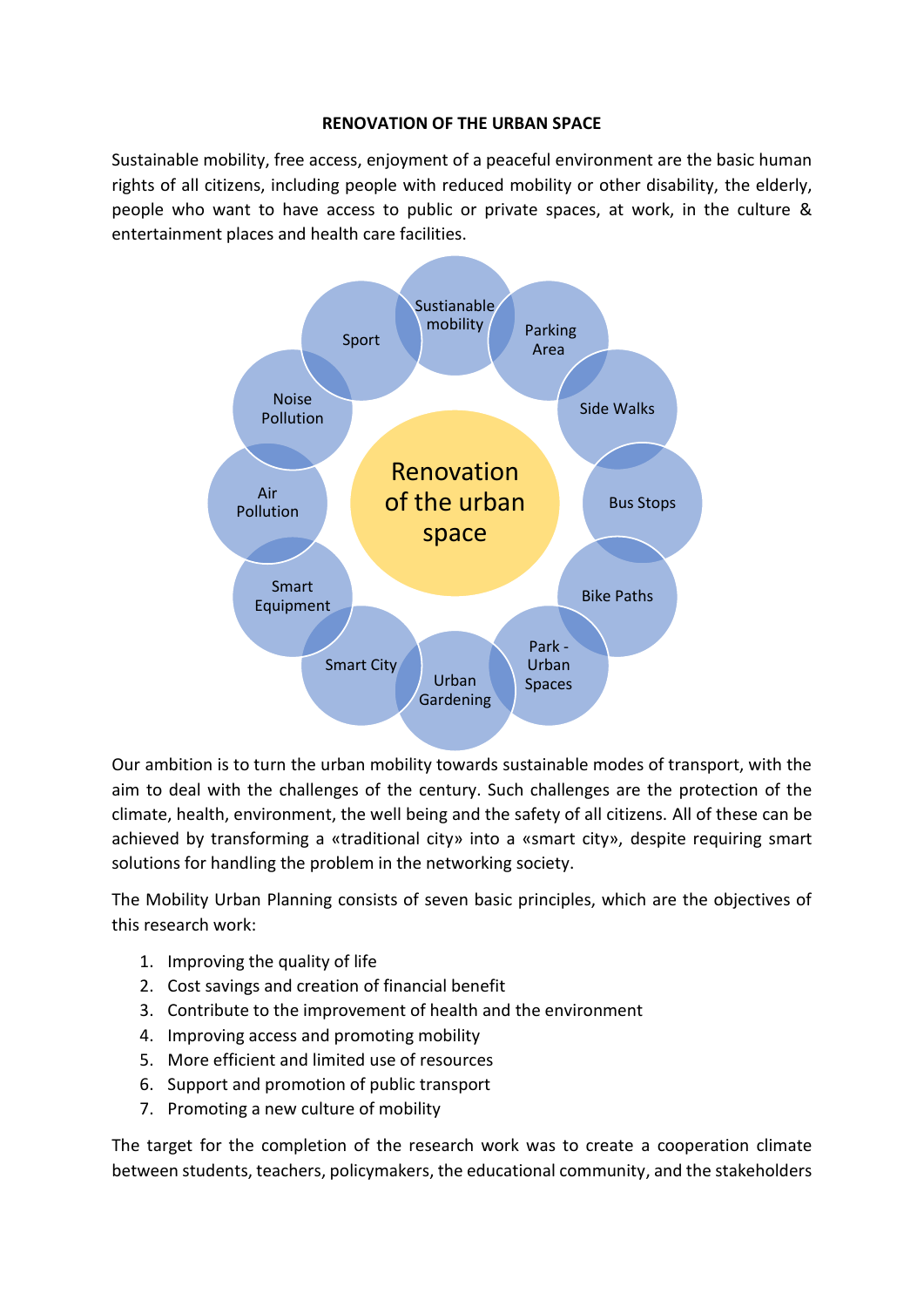for the common well-being of the local citizens. The students and teachers of Paralimni Lyceum, chose to study the area around the school and to make suggestions for the regeneration of the area.

**Cooperation with stakeholders**: In collaboration with the Open University of Cyprus, with policymakers (Ministry of Transport, Communications, and Works, Office of the Environment Commissioner) and the Road Safety Ambassadors, they discussed and studied the research area in order to suggest improvement actions which were captured in the Urban Renovation Map, with the final recipient the local authority (Municipality of Paralimni), so that the suggestions of the PULCHRA team, be applied in practice and on the substance for the social benefit.

## **Method of Implementation:**

### **Awareness:**

Initially, the students of the PULCHRA team attended in a conference which was organized by the Open University in Cyprus, in collaboration with the Department of Sustainable Mobility of the Ministry of Trasport, Communications and Works, and the Office of the Environment Commissioner. The aim of the conference was to inform and raise awareness of students and the general public on the issues of sustainable mobility, sustainable development, and urban planning. The students gathered information from the presenters of the day, where they forms the basic for their action.

Subsequently, the area around the Paralimni Lyceum was defined as the study area. The study area is a key point of mobility movement for the area. Specifically, in the area operate:

- Four educational institutions. During the arrival/departure times of students to/from schools, there is an increase traffic of private vehicles, public transport, bicycles, and pedestrians.
- Police Station
- Church Agios Dimitrios
- Retail stores
- Roundabout (access of residents to/from Kapparis, Protaras, Deryneia, Sotira, and Ayia Napa)
- Houses, Apartments

# **Teamwork, Observation, Research:**

The students were separated into 3 groups were each group walked and observed a separate part of the research area. The purpose of this action was to identify and record the points that needed improvement in matters related to safety (pedestrians, bicycles, passengers), public health ( green rest areas, noise pollution, urban gardening), the environment (public green spaces, bike paths, smart appliances, air pollution) and the society (bus stops, urban gardening).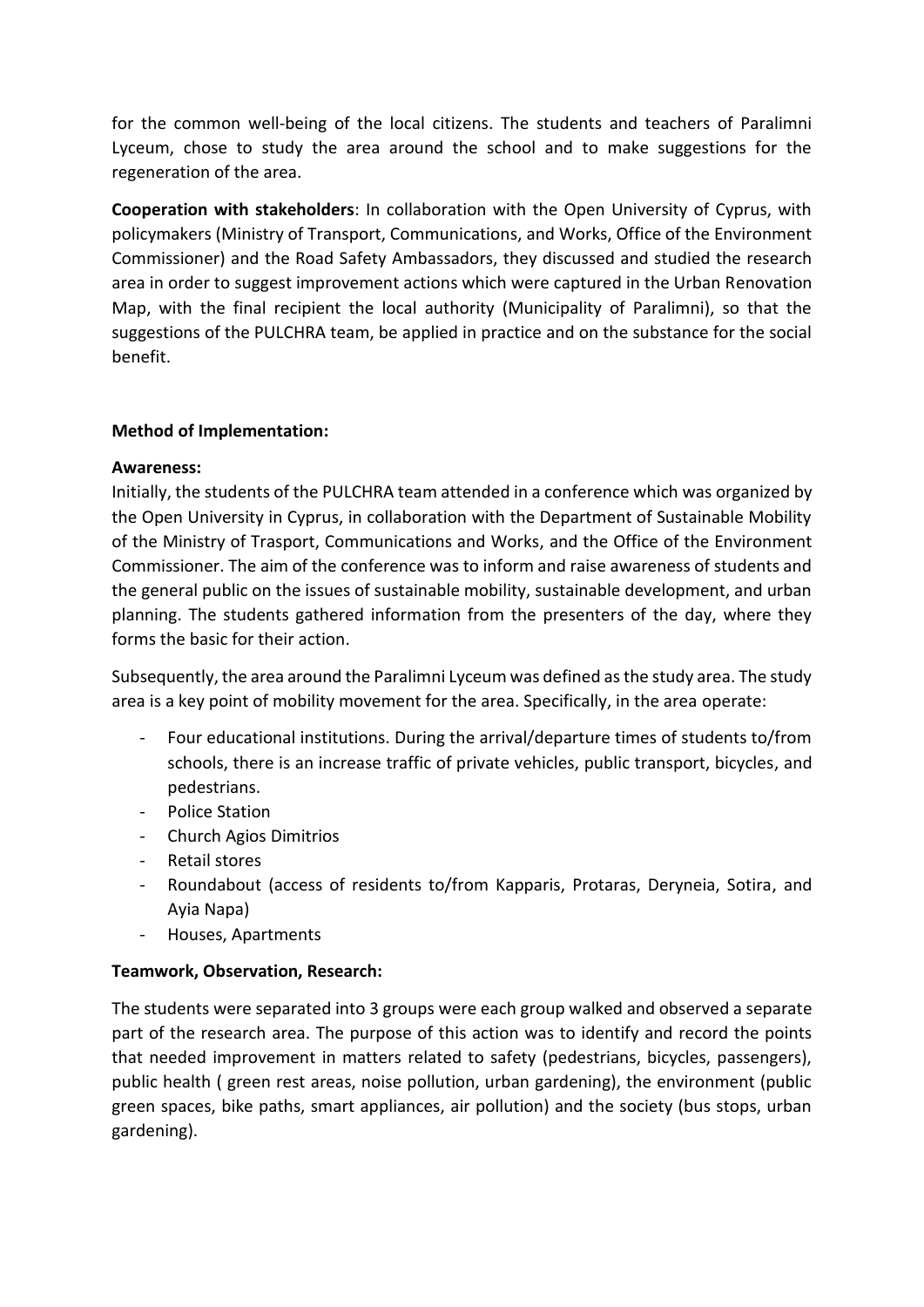#### **Research Area No1:**



### **Research Area No2:**



### **Research Area No3:**